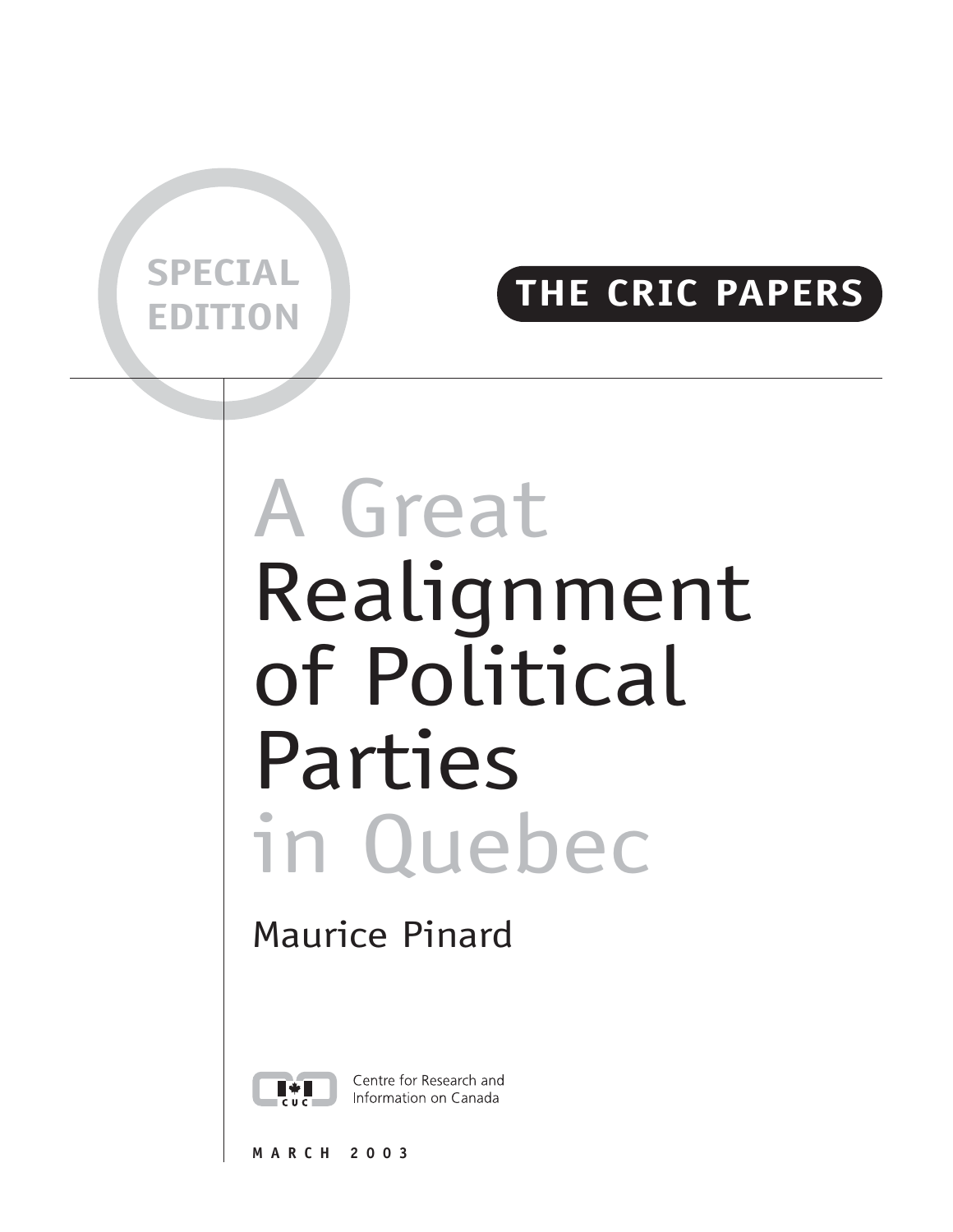## A Great Realignment of Political Parties in Quebec

#### **Maurice Pinard**

Emeritus Professor, McGill University Associate Researcher at the Centre for Research and Information on Canada (CRIC)

> The realignment of political parties in Quebec, which for a year has been forecast by public opinion polls, is likely to be of a scope unmatched since the advent of the Parti Québécois. The two traditional parties, the Quebec Liberal Party and the Parti Québécois have been losing ground since February 2002. A third party, the Action Démocratique du Québec, only marginal before, has gradually gained support, first taking the lead and subsequently remaining close to the two other parties in terms of popular support. This realignment is related to a major depolarization of the voters on constitutional issues. Accordingly it is a pertinent subject of enquiry for anyone interested in Quebec's future within Canada.

> CRIC's annual survey of October 2002, for its series *Portraits of Canada*, made it possible to present a first analysis of this phenomenon. According to the survey, 36% of Quebec voters, and 40% of Francophone voters said they intended to vote for the ADQ. The Liberals and the Parti Québécois received respectively 32% and 31% of voting intentions (23% and 36% from francophones). $1$  The following analysis will bear only on francophones so that the conclusions may not be skewed by the very different views expressed by non-francophones.

> There are many aspects to the political transformations in progress. One dimension seems fundamental: the fact that public opinion is depolarized on the issue of federalism versus sovereignty. There is also another important dimension, which has to do with the opposition between neo-liberalism and the values associated with the welfare state. There is also populism, made of disaffection or alienation, leading to calls for sweeping changes (though ones that are often poorly articulated). In addition, the great popularity of the new party's young leader has had a tremendous effect. Finally, in 2002 at least, all these factors coincided with a context that was very favourable to the defeat of the present government, namely a very high rate of dissatisfaction towards the government which constituted a significant trigger for change.

#### **DEPOLARIZATION AND THE CONSTITUTION**

Many people were surprised when our survey showed such a low rate of polarization along constitutional lines among francophone voters in Quebec. The following question was put to them: "Do you consider yourself to be mainly a federalist, mainly a sovereigntist, someone who is in between the two, or someone who is neither one nor the other?" Only 40% of francophones identified themselves as either federalists (19%) or sovereigntists (21%). In fact, a majority of 58% refused to be labelled, 29% saying they stood between the two, and an equal number saying they belonged to neither group. It was in vivid contrast with the constitutional views of the Quebec Liberal Party which is resolutely federalist and of the Parti Québécois which is resolutely sovereigntist.

In view of this contrast between public opinion and party positions, a further result is significant. The centrists who refused to be labelled were very critical of the firm positions of the two traditional parties. A strong majority among them thought the Liberals were "too federalist" (62%) and thought the PQ was "too sovereigntist" (70%). The corresponding proportions were much lower among those who identified themselves as federalists: only 30% of them thought the Liberal Party was too federalist. An equal proportion among those who identified as sovereigntist thought the Parti Québécois was too sovereigntist.<sup>2</sup>

The depolarization of a majority of francophone voters on the constitutional question could only be a condition that was very favourable to the growth of the Action Démocratique du Quebec, as the party and its leader systematically refuse to associate with either of the two camps. Such a stand made it easier for Liberal or Péquiste supporters to join the ADQ than to join the party at the other extreme of the constitutional axis. Our data confirm the importance of this phenomenon.

<sup>&</sup>lt;sup>1</sup> Since our survey, support for the ADQ has fallen and the PQ has become more popular. According to CROP's February survey, the PQ even finds itself in front. But despite these developments, the point to emphasize is that we are witnessing a very tight race among three parties, something that represents a major change on the Quebec political scene. But what interests us here are the underlying factors that have led to this change, rather than the monthly fluctuations in party support.

<sup>&</sup>lt;sup>2</sup> It must be said, however, that a majority in all these groups considered that the ADQ was "too ambiguous on the constitutional question," the proportion even reaching 58% among those who rejected either the sovereigntist or federalist label.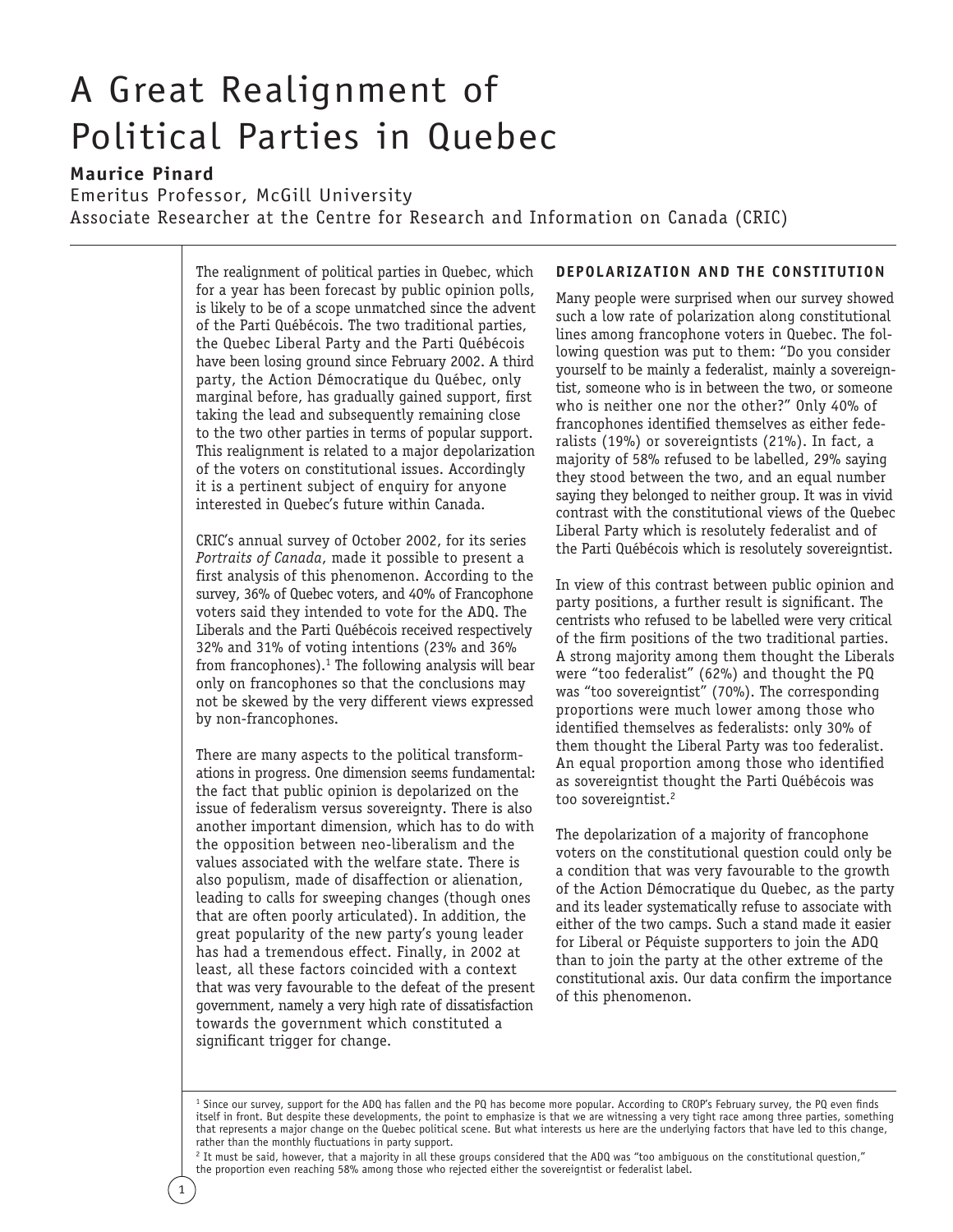One must first consider that the referendum vote intentions, so closely related to partisan preferences toward the Liberal Party and the Parti Québécois, did not play out so strongly as regards the ADQ. Indeed, as shown in Table 1, francophones who intended to vote Yes were almost as likely to vote ADQ (34%) as were No voters (44%). The situation was very different as regards the other two parties. Very few Yes voters preferred the Liberal Party, while many No voters (44%) did. The PQ's situation was the reverse. Yes voters preferred the Parti Québécois by a proportion of 58% while only 16% of No voters did so. However, this is only part of the story.

| <b>TABLE 1</b> | PRO RATA VOTE INTENTIONS OF FRANCOPHONES IN QUEBEC,<br>ACCORDING TO REFERENDUM VOTE INTENTIONS |
|----------------|------------------------------------------------------------------------------------------------|
|----------------|------------------------------------------------------------------------------------------------|

|                 | Would Vote<br><b>YES</b> | Would Vote<br>NO | Unstated |
|-----------------|--------------------------|------------------|----------|
| % ADQ           | 34                       | 44               | 53       |
| % PLQ           |                          | 39               | 23       |
| $%$ PQ          | 58                       | 16               | 21       |
| % Other Parties |                          |                  |          |
| (N)             | (362)                    | (383)            | (29)     |
|                 |                          |                  |          |

**TABLE 2 PRO RATA VOTE INTENTIONS OF FRANCOPHONES IN QUEBEC, ACCORDING TO REFERENDUM VOTE INTENTIONS AND SELF-IDENTIFICATION ON THE CONSTITUTIONAL DIMENSION**

|                 | Would Vote<br>YES and<br>Sovereigntist<br>Identification | Would Vote<br><b>YES</b> and<br>Without<br>Label | Would Vote<br>NO and<br>Federalist<br>Identification | Would Vote<br>NO and<br>Without<br>Label |
|-----------------|----------------------------------------------------------|--------------------------------------------------|------------------------------------------------------|------------------------------------------|
| $%$ ADQ         | 25                                                       | 43                                               | 34                                                   | 52                                       |
| $%$ PLO         |                                                          | 11                                               | 60                                                   | 25                                       |
| $%$ PQ          | 72                                                       | 45                                               | 4                                                    | 22                                       |
| % Other Parties | 3                                                        |                                                  |                                                      |                                          |
| (N)             | (169)                                                    | (186)                                            | (145)                                                | 222                                      |

There is a paradox here. While a majority of francophones refused to be identified either as federalists or sovereigntists, almost all of them expressed their intention to vote either Yes (44%) or No (49%) in an anticipated referendum. Only 7% did not express a preference. From this, one can expect that these voters for the Yes and for the No are not all that firm in their intentions, and that most of those without firm intentions would be found among those who did not want to be labelled as federalists or as sovereigntists. Indeed, among the Yes voters who did not want to be identified as sovereigntists or federalists, 55% said that their voting intentions could change, while the corresponding proportion was only 16% among the Yes-voting sovereigntists. The pattern was the same among the No voters. Among the No voters rejecting any label, 39% said they might change their intention; the proportion among self-described federalists intending to vote No was 13%. In other words, the Yes and No voters who refused to be labelled were softer in their opinions than those who chose an identification.

It so happens that voters refusing either label were more favourable to the Action Démocratique (48%) than those who identified themselves as federalists (34%) or sovereigntists (26%). This effect is even more striking according to the data of Table 2. The data show that while only 25% of the Yes voters identifying as sovereigntists supported the ADQ, 43% of the "non-label" Yes voters favoured that party. Similarly among No voters who had identified themselves as federalists, only 34% supported the ADQ while 52% of the "non-label" No voters supported that party. Being a partisan of the Yes or the No had indeed some influence on the choice of the ADQ as a party to support. However, to be a Yes or No voter identifying oneself as a sovereigntist or a federalist versus one refusing to be identified as such had even greater influence on one's preference for that party. Those who refused the polarization around the constitutional question found in the ADQ a haven appropriate for their convictions. As this group constituted a majority, it was to the party's advantage.

This does not imply that the ADQ and its supporters have turned their backs on traditional Quebec nationalism. After all, the party was founded in the wake of the Charlottetown accord by a group of dissident Liberals who favoured a very highly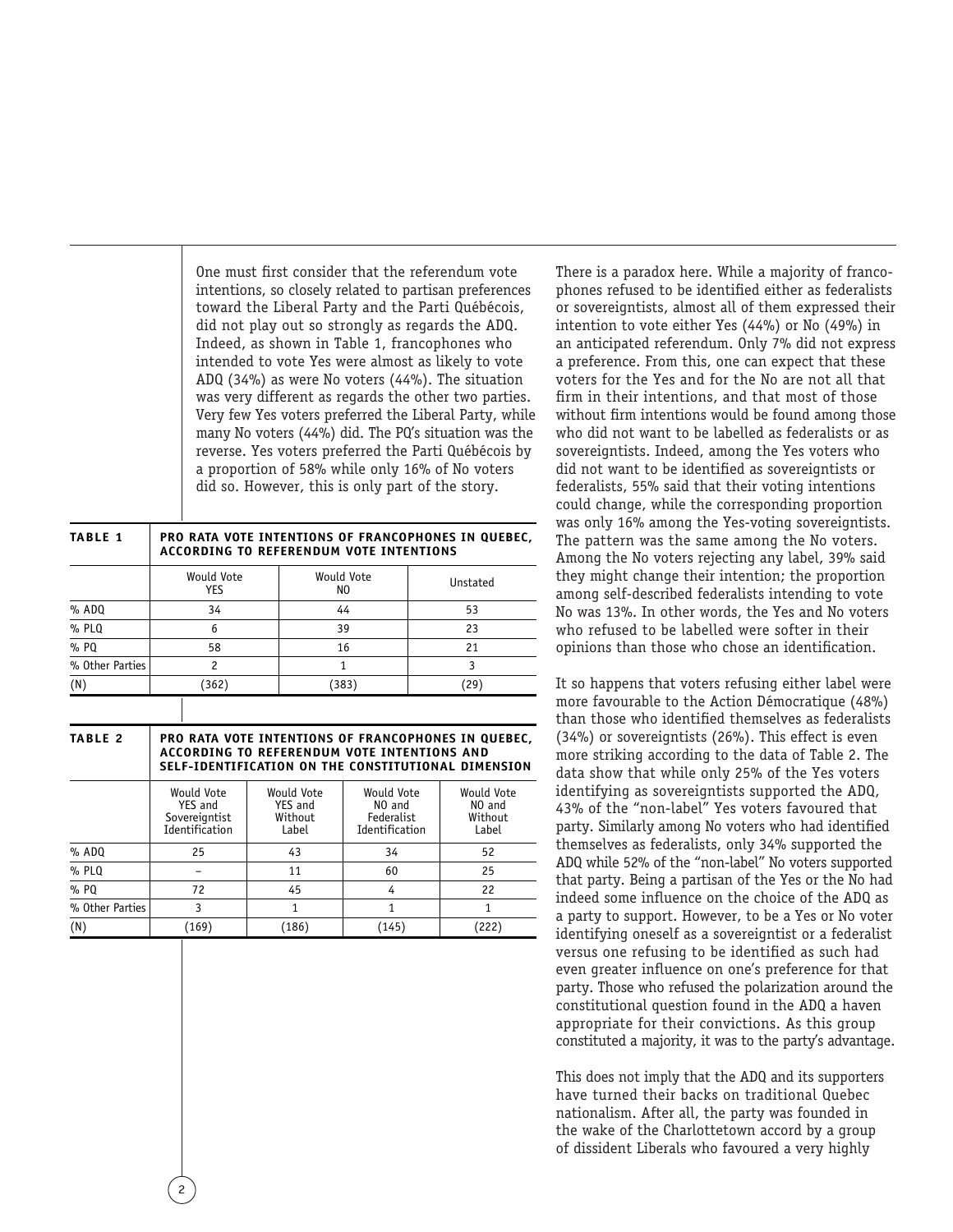decentralized form of federalism. Although the party has lost some of its radicalism on this particular issue, it still is strongly decentralist. Our data indicate that francophone voters who believed that future provincial governments should have more powers were clearly in the majority (65%). These voters were more likely to support the ADQ (43%) than were those who favoured the constitutional status quo (35%) or greater powers for the federal government (32%). Let us add that the Parti Québécois did as well as the ADQ among the first group of voters (42%), while the Quebec Liberal Party received only 13% of this nationalist vote. As regards traditional nationalism, the ADQ is still a middle of the road party, but closer to the PQ than it is to the Liberals. Again, the ADQ is found where the francophone majority stands.

#### **THE IMPACT OF NEO-LIBERALISM**

If the ADQ benefited from its centrist position on constitutional issues, how did it fare with its neoliberal platform, which squarely puts the party on the right on socio-economic issues? It must be said at the start that the issues raised by political parties do not always affect the vote as much as is generally believed. But when the issues are salient and voters clearly see differences between the various parties, then such issues can have a considerable impact. The effect is particularly noticeable with voters who switch their allegiance to a new party. The ADQ's neo-liberal platform seeks to reduce the role of the state in favour of private enterprise, encourages competition and personal initiative, and reduce the scope of the welfare state. These positions touch on a number of important issues where the ADQ clearly stands apart from the other parties. This should influence voters in the choice of that party, which is exactly what has been happening.

| TABLE <sub>3</sub> | PRO RATA VOTE INTENTIONS OF FRANCOPHONES IN QUEBEC,<br>ACCORDING TO PREFERRED HEALTHCARE REFORMS |                   |                           |  |
|--------------------|--------------------------------------------------------------------------------------------------|-------------------|---------------------------|--|
|                    | Increase<br>Spending                                                                             | Limit<br>Services | Rely on<br>Private Sector |  |
| $%$ ADQ            | 26                                                                                               | 28                | 52                        |  |
| $%$ PLO            | 26                                                                                               |                   | 20                        |  |

51 – (79)

27 1 (400) Respondents were asked if they agreed or disagreed with the following proposal : "Having a smaller role for the government of Quebec and a bigger role for private enterprise". Opinions were evenly divided: 45% of francophone respondents agreed while 49% disagreed, and the rest were undecided. However, respondents who agreed were much more inclined to support the ADQ (47%) than were those who disagreed (32%).

Differences in support were larger on concrete and specific issues arising out of the ADQ's political program. Given the increase in health care costs, one question asked whether "governments should significantly increase their spending on healthcare", whether they should "limit the availability of some treatments or medications", or whether they should "allow the private sector to provide some healthcare services to those people who can afford to pay for them". The third option, which the ADQ supports, was approved in 2002 by a majority of francophones (51%). In 2001, only 40% had been in favour, which already shows the extent of the ADQ's influence on public opinion. This year, only 36% supported an increase in spending and 10% supported limitations on the availability of services.

As shown in table 3, the ADQ received much greater support (52%) from respondents who wanted greater recourse to private enterprise than from the other two categories of respondents (approximately 27%). The Liberals, who call for more spending, had their best showing (26%) among those who favoured this option. Strangely enough, it was among these who favoured limitations on health services that the Parti Québécois received the largest support (51%). The ADQ's program also contains another neo-liberal proposal, the implementation of a flat tax. But this does not receive large voter support. Only 36% of francophones were in favour while 60% were against. The measure's lack of popularity did not have much negative effect on the ADQ's support. Unlike the proposed reform of the health care system, the flat tax measure is probably less salient among the voters and does not therefore exert much impact on the ADQ's vote. Our survey shows that the ADQ had the support of 44% of those who favoured the idea of the flat tax, little more than among those who were opposed to it (37%).

45 2 (279)

% PQ % Other Parties

(N)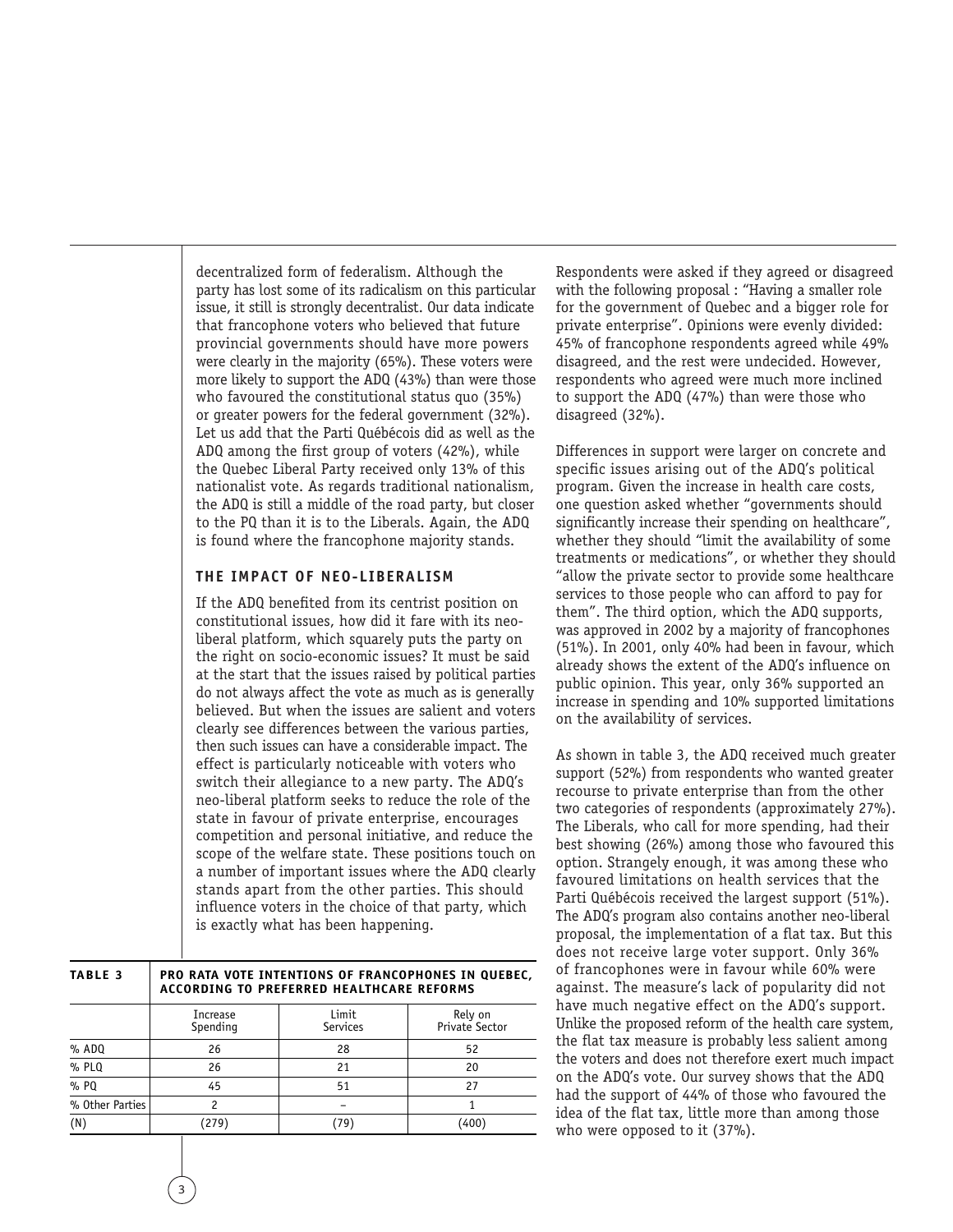Generally, the ADQ benefits from the traditional economic conservatism of a majority of francophone voters. Respondents were asked to agree or disagree with the following proposition: "Most people who don't get ahead should not blame the system, they only have themselves to blame". Almost two-thirds of the francophones interviewed (63%) said they agreed while 35% disagreed. But while among those who agreed, 43% supported the ADQ; among these who disagreed only 34% did so. Conversely, the most conservative gave the Parti Québécois less support (32%) than the others (42%). These attitudes hardly affected the Liberals.

It is interesting to note that while ADQ supporters tend to be right wing on neo-liberal or conservative economic issues, this does not apply to traditional social values. Reacting to the proposition that "our society would be better off if people attended church or other religious services more regularly", 39% of francophone respondents said they agreed while a majority of 58% disagreed. It so happens that on this question the ADQ found greater support among those who were least inclined to value church attendance (43%) than among those who were more conservative in this respect (36%). The Liberals did better among conservative elements (30%), while they had only 18% support among the least inclined to value church services. The ADQ's support indeed followed the same pattern as the Parti Québécois'. But in the latter case, the differences were small: the PQ received 34% of voting intentions from the most conservative while it received 37% of voting intentions from the least conservative. In other words, the Liberals' supporters were more traditionalist than either the ADQ's or the Parti québécois'.3

#### **THE EFFECTS OF POLITICAL DISAFFECTION**

New political parties and movements tend to be the first beneficiaries of disaffection for political elites, traditional parties, and political institutions in general. The more pronounced the alienation, the more new parties benefit. Political alienation is actually very high in Western countries, and it is even increasing. It runs high all across Canada, and this includes francophone Quebec. Thus, 62% of francophones said they have little confidence (41%) in political leaders, or no confidence at all (21%). Similarly, 76% said they would give them a low or a very low rating for honesty and ethical standards. Eighty percent of respondents agreed with the statement that most political leaders do not tell the truth and do not keep their promises. Finally, 67% answered positively when asked if traditional political parties were more disconnected than before from the concerns of the average voter.

Each one of these measures of political alienation is an equally important predictor of support for the ADQ. Table 4 shows the relationship between confidence in political leaders and support for the various parties.

We can see that 45% of those who had little confidence in political leaders said they supported the ADQ, whereas the corresponding proportion among the others was only 31%. Inversely, support for the Liberals and especially for the Parti Québécois was higher among those who had confidence in political leaders. Once again, voters who expressed their disaffection with politics constituted a majority and it is within this majority that the ADQ got its largest support.

<sup>3</sup> Because attitudes on this question are closely related to age, we tested to see if the relationship between those attitudes and party support held once we controlled for age. For the ADQ, we found that the relationship did not hold in the case of those aged 55 years and more, but was stronger among persons 35 years and less. The opposite is the case with the Liberals, where the relationship becomes stronger with age. Curiously, the Parti Québécois does better with traditionalists who are young (though they are not very numerous), but not so well with older traditionalists.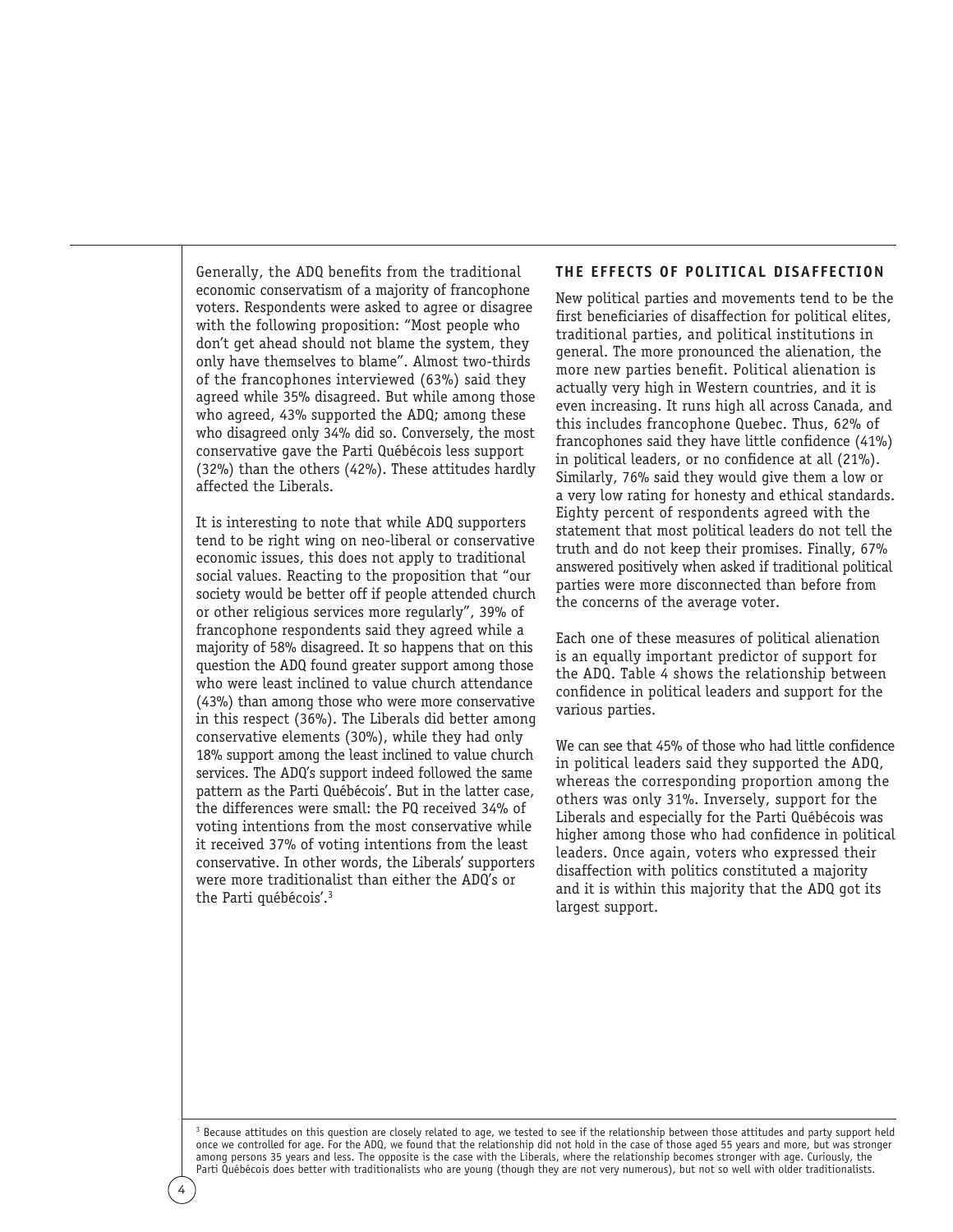| <b>TABLE 4</b>  | <b>PRO RATA VOTE INTENTIONS OF FRANCOPHONES IN QUEBEC,</b><br><b>ACCORDING TO DISAFFECTION FROM POLITICAL LEADERS</b> |                                          |  |
|-----------------|-----------------------------------------------------------------------------------------------------------------------|------------------------------------------|--|
|                 | A Great Deal or<br>Some Confidence                                                                                    | Not Very Much or<br>No Confidence At All |  |
| $%$ ADQ         | 31                                                                                                                    | 45                                       |  |
| $%$ PLO         | 26                                                                                                                    | 21                                       |  |
| $%$ PQ          | 42                                                                                                                    | 32                                       |  |
| % Other Parties |                                                                                                                       | 2                                        |  |
| (N)             | $282^\circ$                                                                                                           | 484                                      |  |

#### **RELATIVE UNPOPULARITY OF THE LEADERS OF THE TWO TRADITIONAL PARTIES**

In addition to the disaffection from political leaders in general, there are also important differences as regards the relative popularity of party leaders in Quebec. The popularity of PQ Leader Bernard Landry and particularly that of Liberal leader Jean Charest was below that of ADQ leader Mario Dumont last October. Among Francophone respondents, 56% said that they had a great deal of confidence or some confidence in Mario Dumont. The corresponding ratings for Bernard Landry and Jean Charest were 44% and 24% respectively. Of these leaders, Mario Dumont was the most popular among his own supporters, and he even inspired confidence to more than 40% of the supporters of competing parties. Dumont's two opponents could never reach such levels of popularity among the supporters of other parties. Everything indicates that the popularity of the ADQ's young leader has contributed a great deal to the rise of his own party.

#### **GROWING DISSATISFACTION WITH THE PARTI QUÉBÉCOIS GOVERNMENT**

Obviously, the rise of the ADQ until December cannot be explained solely on the basis of the presumably stable factors that we have been looking at. We would be surprised if the constitutional depolarization and the political disaffection we have described had emerged suddenly and independently from the rise of the ADQ. And, if the preference given to the private sector for health care increased in 2002, as we saw, we believe this is more the result of the rise of the ADQ than its cause. Since we cannot logically explain this sudden popularity of the ADQ by means of factors that were relatively stable before this popularity appeared, we must look elsewhere for the factors that have triggered the ADQ's success. In our view the triggering factor behind the ADQ's success is the growing dissatisfaction with the government of the Parti Québécois. We do not have any data on this situation in our CRIC survey. However, CROP gathers data practically every month on this question and this is what we shall use now, but for the whole population independently of language.

We should point out that every Quebec government since 1970 has completed a second term, but each time with a high level of dissatisfaction, which then led to electoral defeat. The PQ government now stands at the end of its second mandate and, as previous governments experienced, it has aroused a high level of dissatisfaction.<sup>4</sup> Since the election of 1998 up to January 2002, the average rate of dissatisfaction has fluctuated between 44% and 52%. Between September 2001 and January 2002, this rate stood at 45%. It rose however to an average of 58% between February and November 2002. Now, it was precisely in February 2002 that the ADQ began its spectacular growth. According to CROP's surveys, support for the ADQ grew steadily and quickly. It stood at 15% of voting intentions (after the redistribution of undecided voters on a pro rata basis) between the election of 1998 and January 2002, but it reached a level of 38% between May and November 2002.

<sup>4</sup> This was the case, at least, up until January of 2003. One of the most striking findings of the most recent CROP survey, undertaken in February 2003, is the very large jump in satisfaction with the PQ government, which moved over the course of one month from 36% to 47%. This is the highest degree of satisfaction registered for this government in a year, and it reflects the gains made by the PQ in voter support.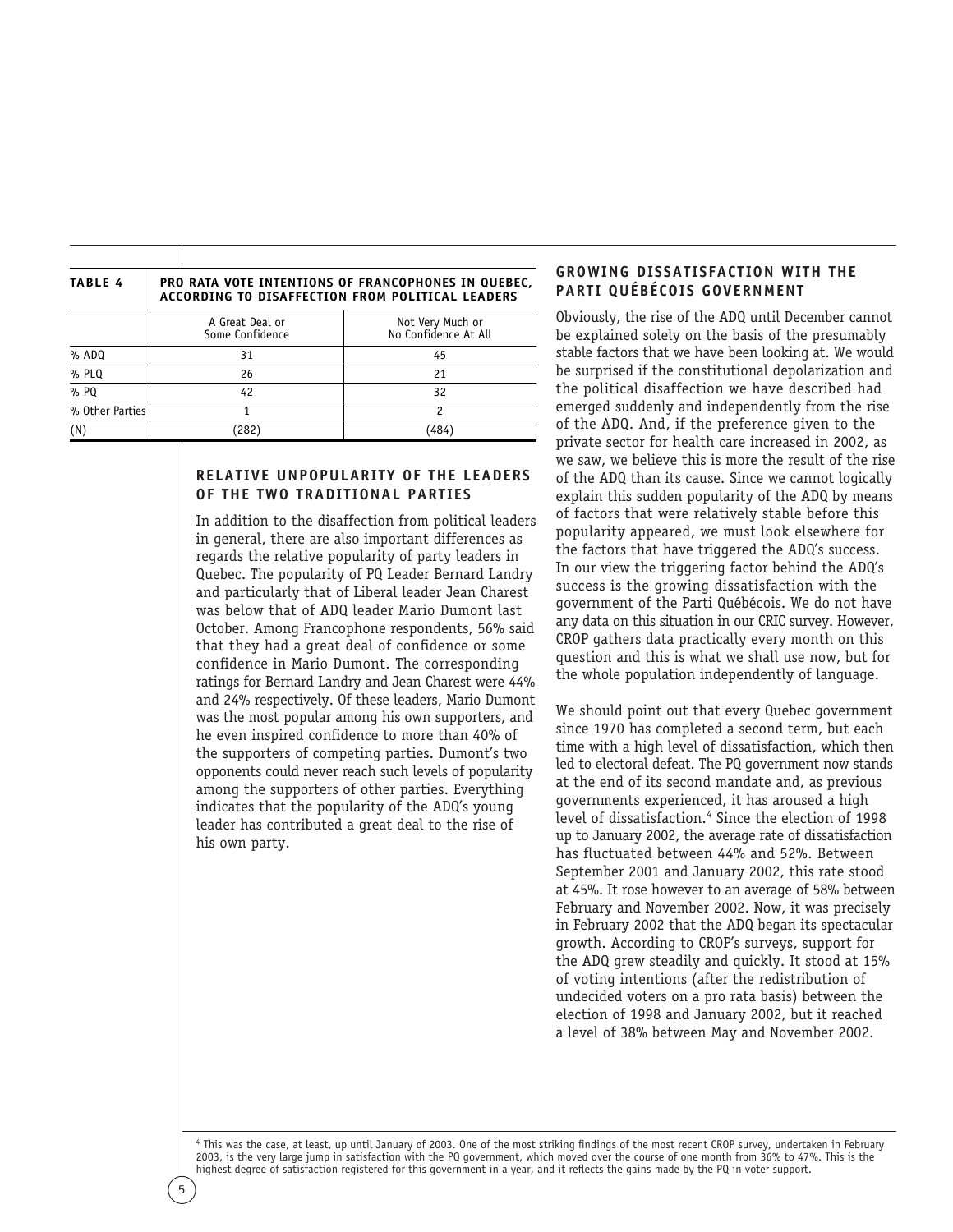To show the impact of this high level of dissatisfaction on the ADQ's support, let us simply mention that according to the CROP survey of October 2002, almost half of Quebec's dissatisfied voters (47%, after the redistribution of undecided voters on a pro rata basis) said they intended to vote for the ADQ while only 20% of those who were satisfied expressed the same intention.

It must be said that, in all likelihood, charges of favouritism levelled at the Parti Québécois in preceding weeks had a lot to do with the growing dissatisfaction displayed from February 2002 onwards. The accusations had to do with lobbying activities, which involved ministers and party organizers. The whole affair led to the resignation of one minister and that of the party's general director. There followed four surprising by-election victories for the ADQ among the seven held in April and June 2002. As a result of these victories, many new supporters embraced the party, according to public opinion polls, until ADQ support reached a peak of 43% in June, according to a CROP poll of that month.

#### **WHY NOT THE QUEBEC LIBERAL PARTY?**

One may wonder why the Liberals who constituted the official opposition, and who were to start with much more popular than was the ADQ, were unable to take advantage of the Parti Québécois' setbacks. To be sure, the Liberals, from 2001 to this day, were almost always running ahead of the Parti Québécois. Between October 2001 and January 2002, this lead had even reached, on average, eight percentage points (after the redistribution of undecided voters on a pro rata basis), and has prevailed most of the time since then. However, beginning in February 2002, both the Liberals and the Parti Québécois started to lose ground to the Action Démocratique.

We have already mentioned indirectly several factors explaining why the Liberals failed to take advantage of their position. One of the most important is certainly the constitutional polarization which has prevailed for more than thirty years between the Liberals and the Parti Québécois. It has always prevented easy passage of supporters from one of these parties to the other. But the centrist position of the ADQ along this axis cannot but facilitate the passage to that party. For example, a CROP survey in August 2002 for *La Presse* showed that the second choice of those who intended to vote Liberal went in a proportion of 74% to the ADQ but only 12% to the Parti Québécois. The second choice for supporters of the Parti Québécois was 64% in favour of the ADQ and only 21% for the Liberal Party.

The unpopularity of the Liberal leader Jean Charest among francophones is a second factor hindering a transfer of support to his party. Moreover, in 2001 and particularly at the beginning of 2002, the Liberal government in Ottawa was facing accusations of favouritism and conflict of interest, mostly concerning sponsorship contracts. This situation created an atmosphere of scandals that might have had a negative influence for the provincial Liberals, as many voters do not make any difference between the two wings of the party. Finally, the disaffection for politicians and traditional parties could hardly have helped the Quebec Liberal Party.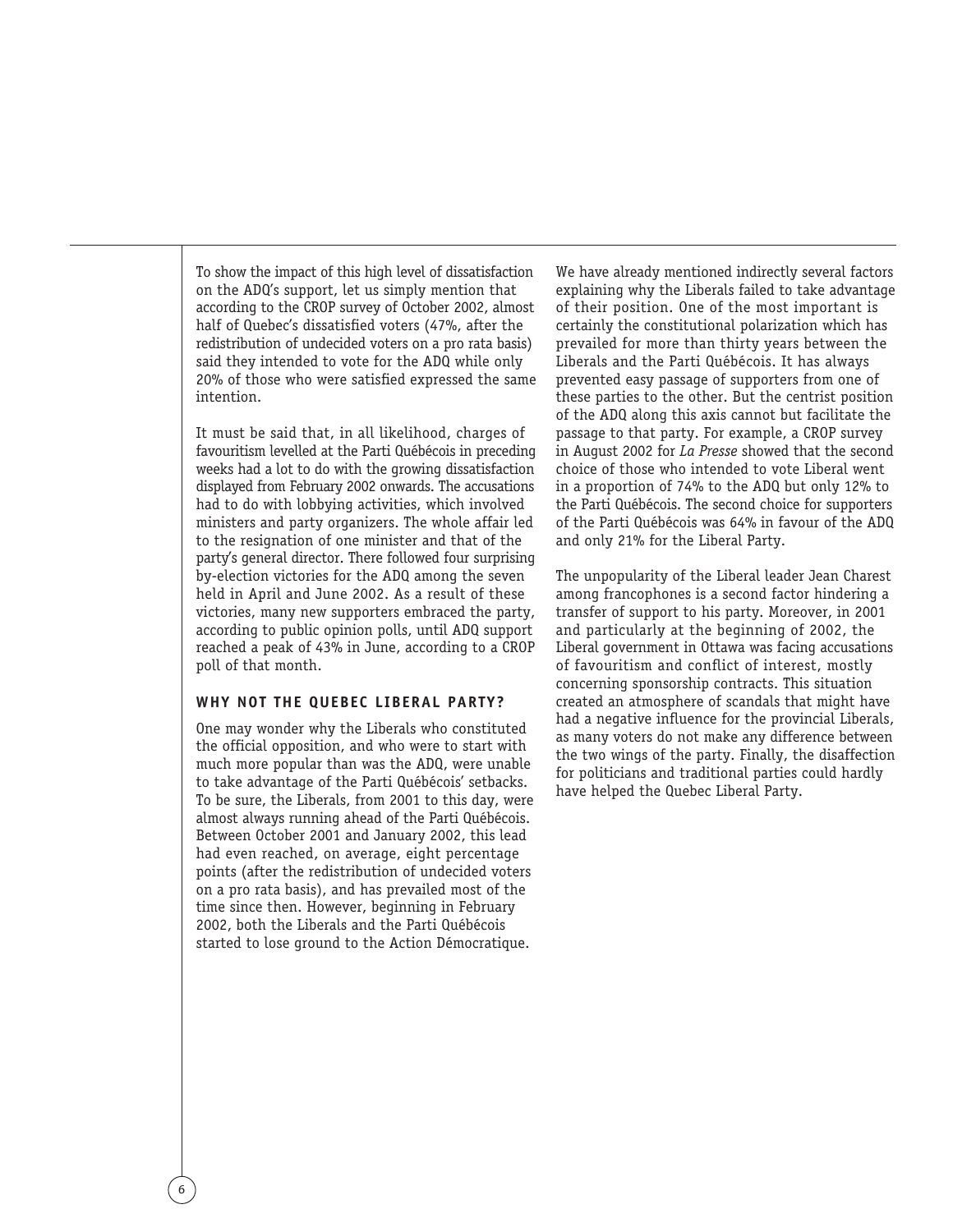## Conclusion

It is clear that the political realignment we are now seeing in Quebec has deep roots in important dimensions of francophone public opinion in Quebec. The two-party system now seems to be evolving, at least in the short term, into a relatively well balanced three-party system such as Quebec has never seen before.

The question is the durability of the new system. Will the three-party system last or will we soon see one of the three parties become marginal. If so, which one?<sup>5</sup> At the limit, will we see a repeat of the historical pattern wherein a new nationalist party arises every thirty-five years to replace the previous one, leading each time to a restoration of our classic two-party system? Could history repeat itself a third time? In any event, it is not unlikely that these transformations will have dramatic consequences for the Canadian political system. The study of these changes remain a critical task.

#### **METHODOLOGICAL NOTE**

CRIC's annual *Portraits of Canada* survey was conducted by CROP. A sample of 1,014 adults were interviewed by telephone in Quebec between September 27 and October 16. The results of a survey of this size have a margin of error of plus or minus 3.1%, 19 times out of 20. Another component of the survey was undertaken in the other nine provinces by the Environics Research Group, and had a sample size of 2,939. An analysis of the results relating to issues other than the ones covered in this paper was published in CRIC Paper # 8, which is available on the CRIC website at www.cric.ca.

<sup>5</sup> During 2002, some commentators thought that the PQ might disappear, predicting that it would win only a handful of seats in the next election. Today, in the wake of the most recent surveys, we hear talk of a PQ victory. The only thing that is clear at this time is that nothing is yet decided.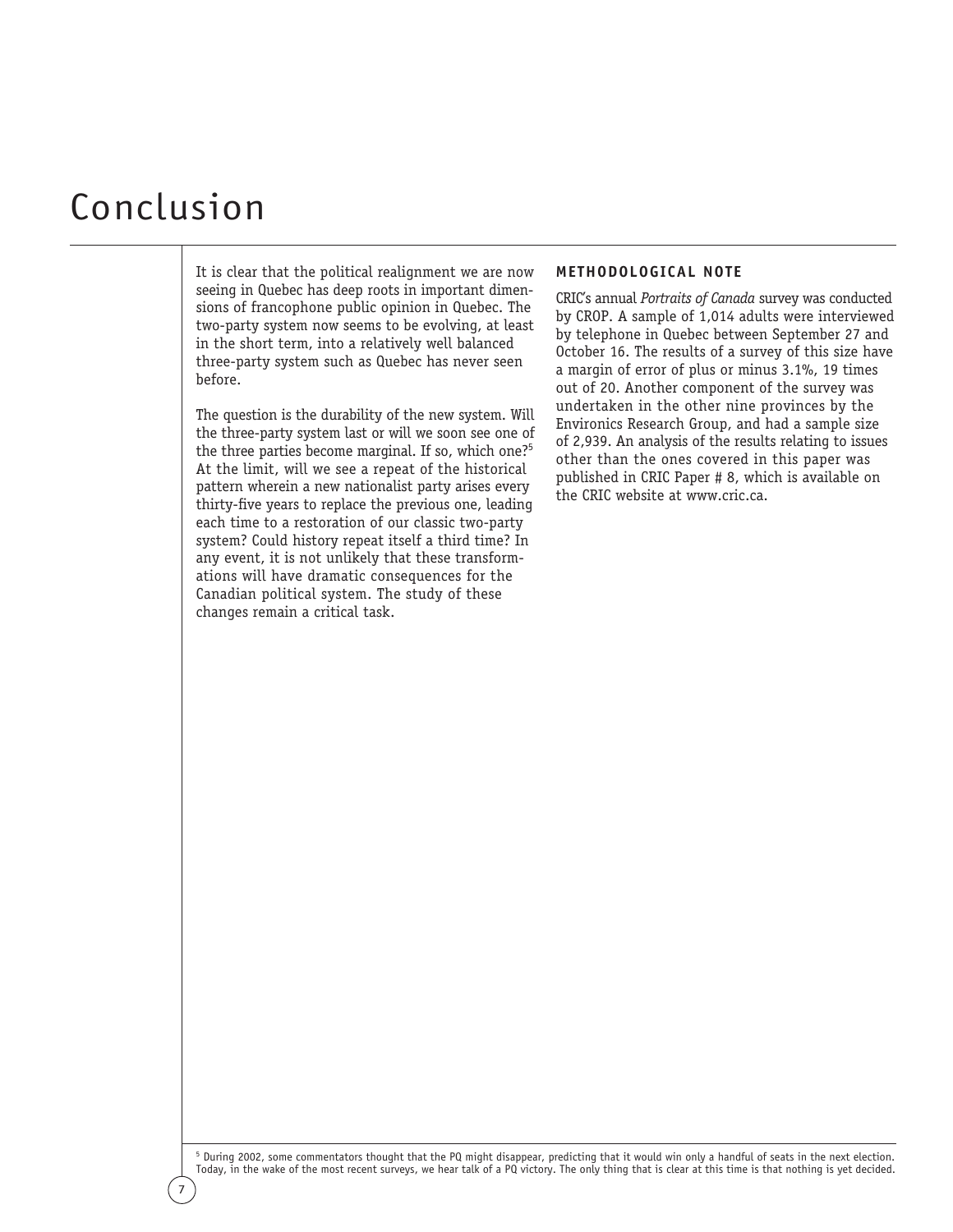### Appendix



8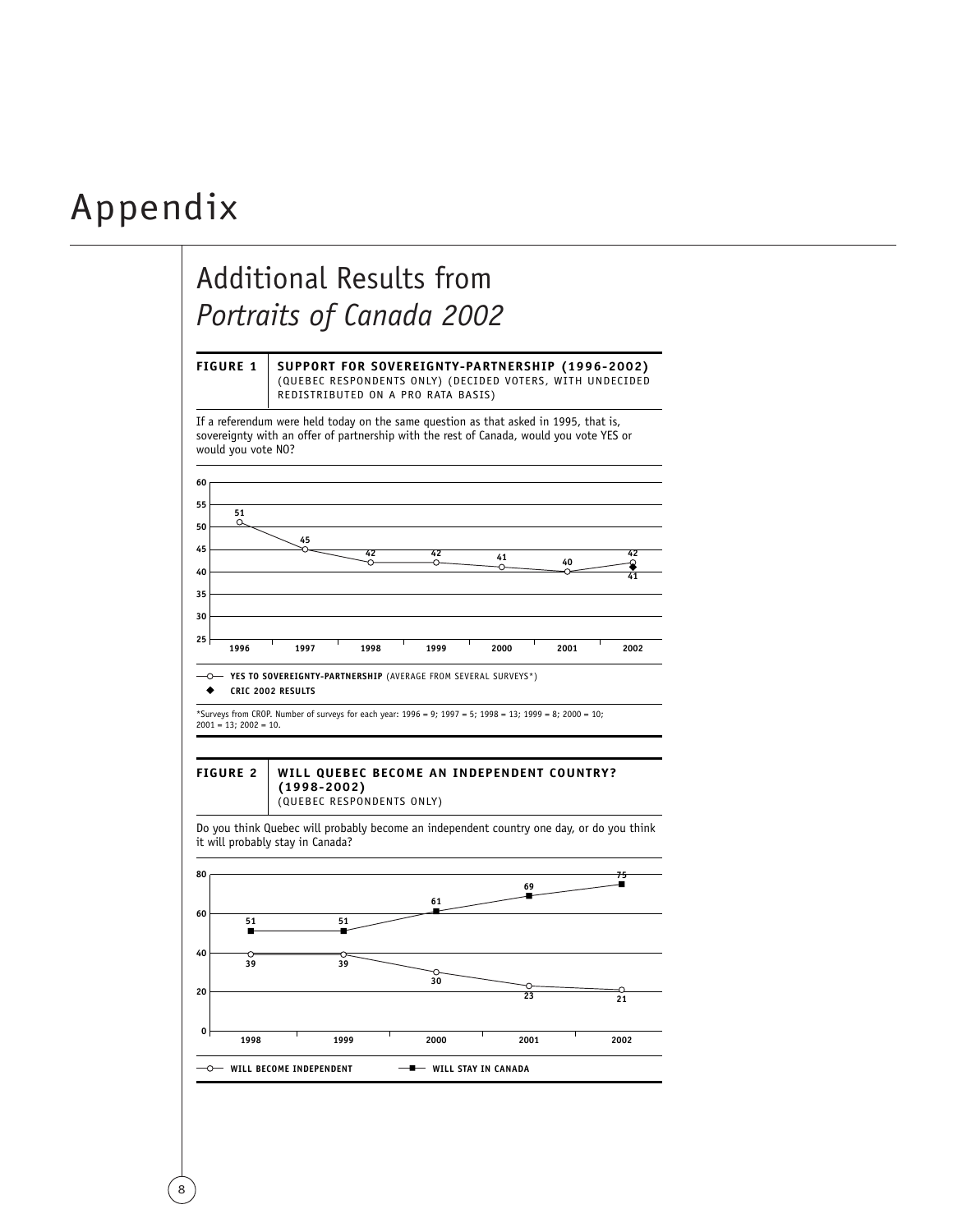